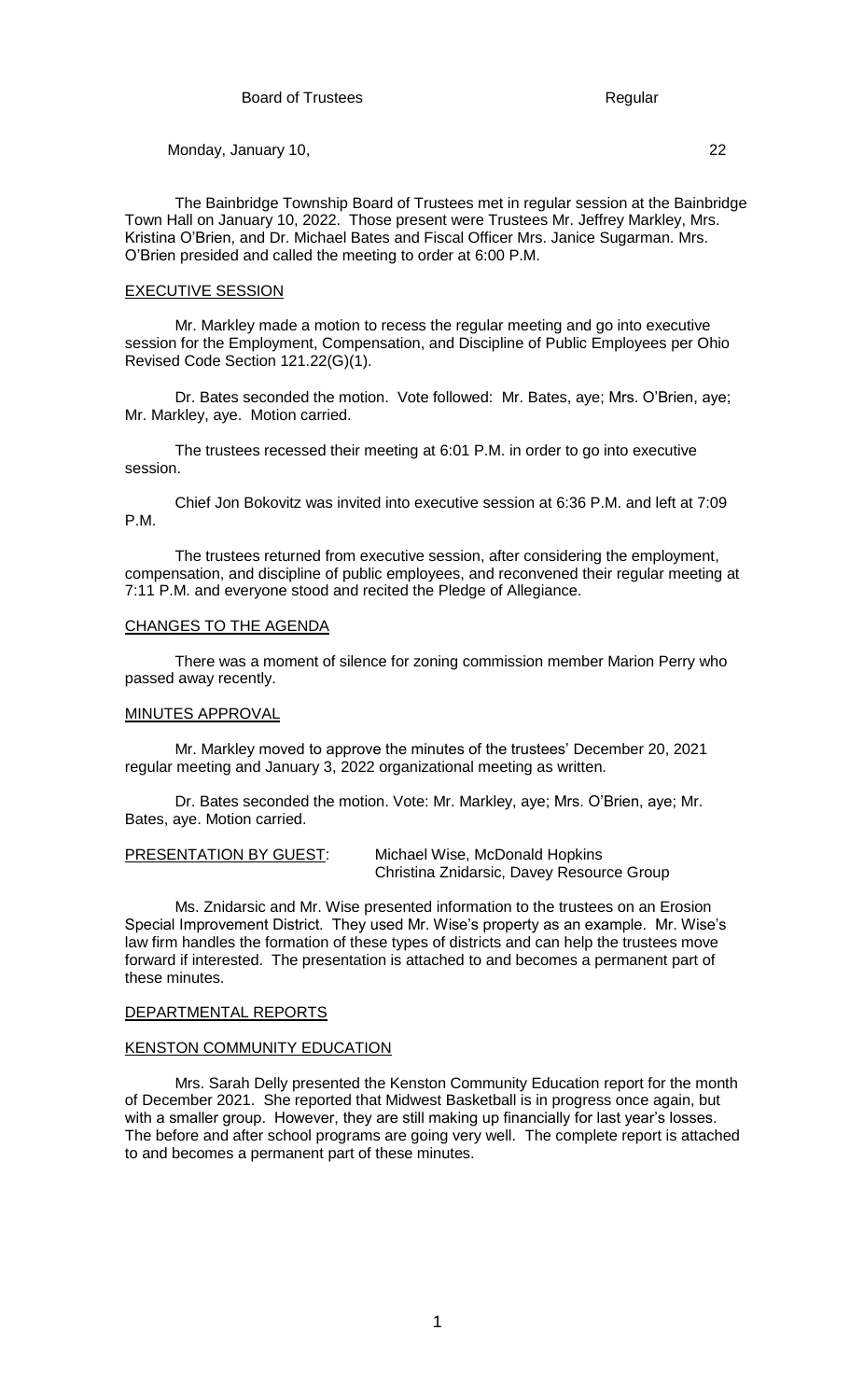# SERVICE DEPARTMENT REPORT

Mr. Jim Stanek presented the service department report for the month of December 2021. He reported that the service department took down all of the holiday decorations taking advantage of the good weather. The fueling station project has been completed. The Smith Creek Restoration Project is underway…the lake is being drained. In addition, they are gearing up for a number of large road projects in the spring. The complete service department report is attached to and becomes a permanent part of these minutes.

# FISCAL OFFICE REPORT

Mrs. Janice Sugarman presented the fiscal report for the month of December 2021. The general fund balance is \$2,184,615.81 as of December 31, 2021. The complete financial report for 2021 will be completed and presented to the trustees in February. Mrs. Sugarman let the trustees know that Auburn Township has been billed for the remainder of the 2021 fireworks display. The complete fiscal report is attached to and becomes a permanent part of these minutes.

# PUBLIC COMMENTS

None.

# FIRE DEPARTMENT – NEW BUSINESS

# Request to Accept Donations

The trustees were in general agreement to accept the donations of \$1,000.00 from Junction Auto Sales and \$500.00 from Bainbridge Township resident, T.V. Huggett, in accordance with ORC 505.10, and with extreme gratitude for the donations which will be used towards the purchase of a fire safety trailer.

## Training Request – Chief Metz

Mr. Markley made a motion to approve the training request for Chief Metz to attend the OHPELRA 38<sup>th</sup> Annual Training Conference in Lewis Center, OH from February 6-8, 2022 at an estimated cost of \$759.00 with the use of a township vehicle per the recommendation of the fire chief and as specified in the training request.

Dr. Bates seconded the motion that passed unanimously.

# POLICE DEPARTMENT – NEW BUSINESS

# Liquor License Hearing – Aurora Wing Co. LLC

Mr. Markley made a motion to authorize the fiscal officer to complete the appropriate paperwork involved with not requesting a hearing for a liquor license for Aurora Wing Co. LLC, based on the recommendation of the police chief.

Dr. Bates seconded the motion that passed unanimously.

## Discipline of Public Employee

Mr. Markley made a motion to allow discipline for two Bainbridge Township police officers consistent with discussions in executive session to be completed by April 1, 2022 per the recommendation of the police chief.

Dr. Bates seconded the motion that passed unanimously.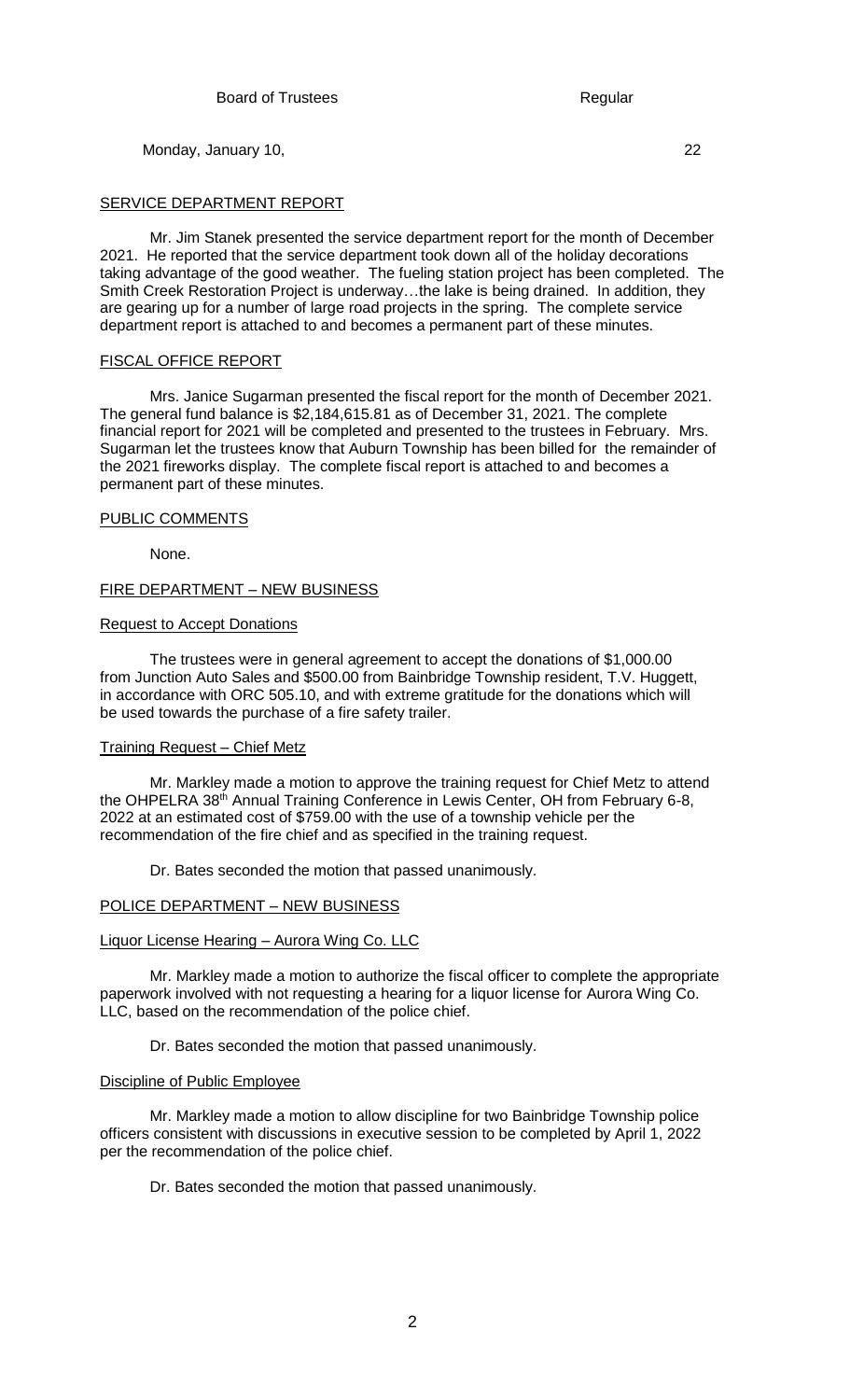## Resignation of Public Employee – Soeder

Mr. Markley made a motion to accept the resignation of Ptl. Craig Soeder from the Bainbridge Township Police Department effective January 16, 2022 per the recommendation of the police chief.

Dr. Bates seconded the motion that passed unanimously.

#### Resignation of Public Employee – DiSanto

Mr. Markley made a motion to accept the resignation of Ptl. Dominic DiSanto from the Bainbridge Township Police Department effective January 19, 2022 per the recommendation of the police chief.

Dr. Bates seconded the motion that passed unanimously.

## SERVICE DEPARTMENT – NEW BUSINESS

### Request for Rental Fee Waiver – Chagrin Valley Jaycees

Mr. Markley made a motion to approve the rental fee waiver request from the Chagrin Valley Jaycees for the town hall building for their blood drives on January 27, March 30, July 14, and November 3, 2022 in the amount of \$900.00 per the recommendation of the service director. A building attendant fee of \$270.00 has been paid.

Dr. Bates seconded the motion that passed unanimously.

### Training Request – Gordon

Mr. Markley made a motion to approve the training request for Mr. Tab Gordon to attend the Ohio Parks and Recreation Association Conference in Sandusky, OH from February 6-9, 2022 at an estimated cost of \$1,271.59 per the recommendation of the service director and as specified in the training request.

Dr. Bates seconded the motion that passed unanimously.

## TOWN HALL – NEW BUSINESS

## NOPEC Community Event Sponsorship Grant 2022

The trustees were in general agreement to participate in the NOPEC Community Grant program with proceeds of \$2,000.00 going to the Bainbridge Men's Civic Club for the Holiday Lighting Ceremony or any other free public event, and to authorize the fiscal officer to sign and complete the necessary paperwork.

#### Aurora JEDD Amendment

Mr. Markley made a motion to approve Resolution 01102022-A, amendment to article V of the JEDD between the City of Aurora and Bainbridge Township, removing the requirement to have Portage County and Geauga County commissioners approve the JEDD, and also to sign the JEDD amendment.

Dr. Bates seconded the motion that passed unanimously.

### **Erosion Special Improvement District**

After the presentation, the trustees determined that they needed more information. Mrs. O'Brien will set up a meeting with Mr. Wise and his firm in the next few months.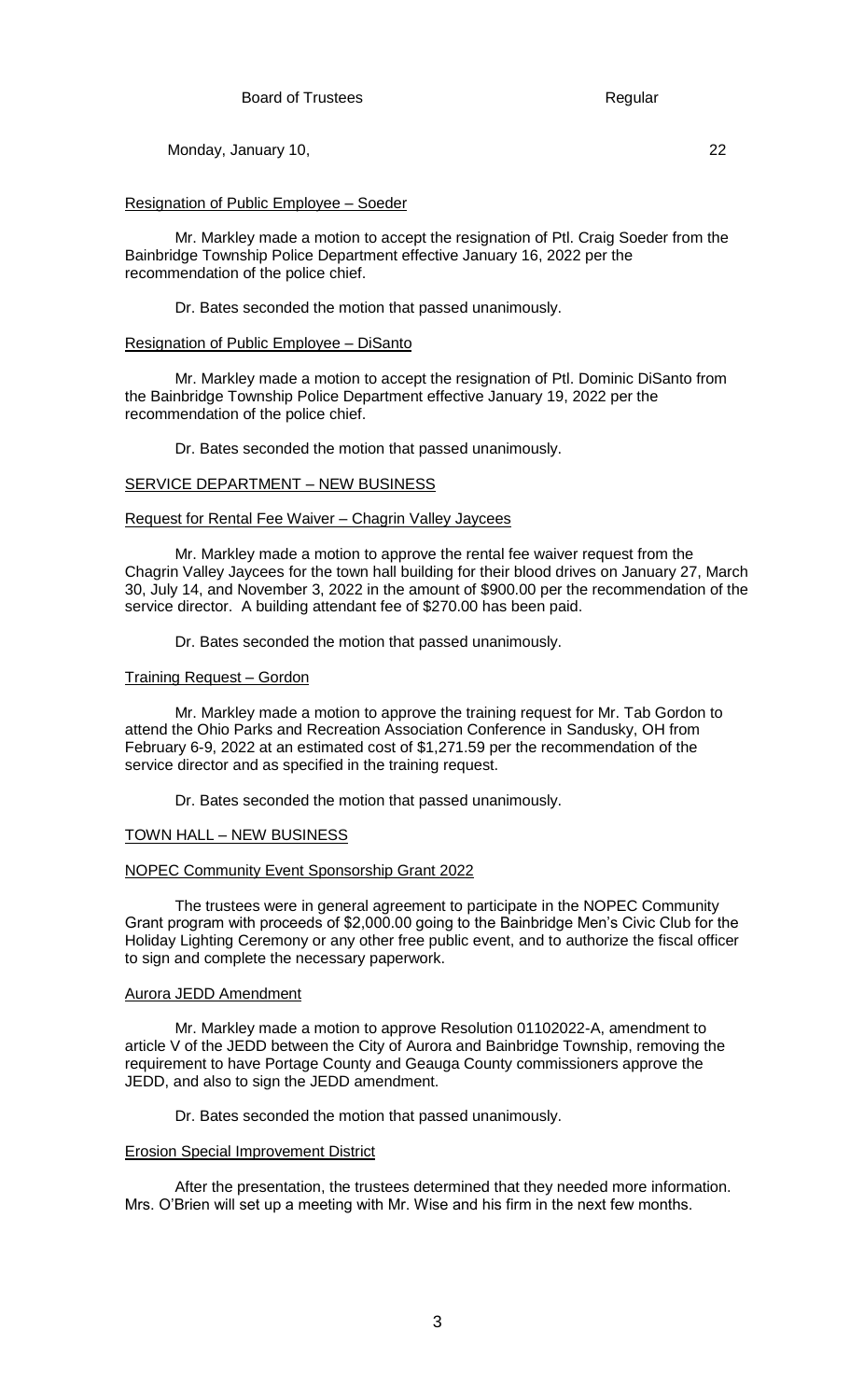## GTSWMD Policy Committee

Mr. Markley made a motion to approve the selection of Mrs. Kristina O'Brien as the Geauga County Representative to the Geauga Trumbull Solid Waste Management District Policy Committee for the next two years.

Mr. Bates seconded the motion. Vote: Mr. Markley, aye; Mr. Bates, aye. Mrs. O'Brien abstained. Motion carried.

# Town Hall Renovations

Mr. Stanek has a meeting with the architects on Wednesday, January 12, 2022 to gather additional information. After more information has been collected, the trustees would like to schedule another meeting to try to finalize the plans for the town hall renovations.

## Website/Public Communications Discussion

The trustees are looking into better ways to communicate with the community and the residents. The are considering all modes of social media. This item will go on Pending while the trustees do some research.

## **IT Discussion**

As has been discussed previously, the trustees would like to overhaul the technology in the town hall and other areas within the township. Mr. Markley will continue to research options.

## Ohio Department of Development Grant Discussion

The trustees are aware that there is a deadline for this grant. They want to keep this item on the front burner.

## Town Hall Campus Waterline Connections Discussion

The trustees asked Mr. Stanek to find an engineer to help with the waterline connections to the town hall campus, including the police and fire departments. In addition, Mr. Stanek needs to help the contractor find a close space to store pipes.

## FISCAL OFFICE - OLD BUSINESS

## American Rescue Plan Discussion

The trustees will work with the department heads to make wish lists for their departments. Then, the trustees will meet to start making decisions on how to best spend the ARPA funds.

## State of Ohio Capital Budget Opportunities

This item will go on Pending Business.

## FISCAL OFFICE - NEW BUSINESS

## PURCHASE ORDER APPROVALS

Mr. Markley made a motion to approve the purchase orders listed below as submitted by the Fiscal Officer.

Dr. Bates seconded the motion that passed unanimously.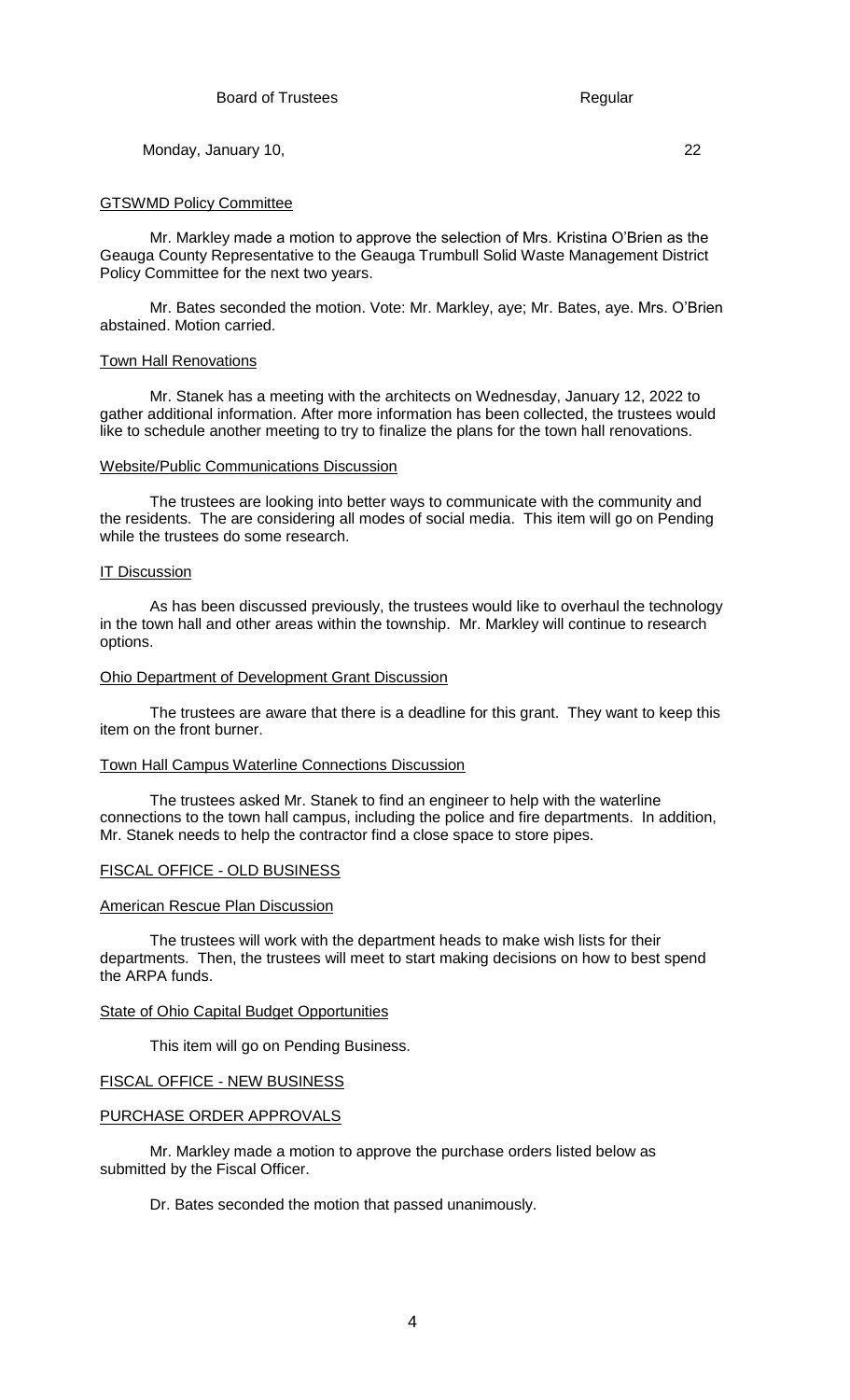Purchase Order Request List

- 1. Junction Auto Family 2022 Dodge Ram 5500 Dump \$82,000.00 (Roads)
- 2. American Fireworks 2021 Display \$3,375.00 (General)
- 3. Davey Resource Group Smith Creek Project \$7,433.50 (General)
- 4. R&R Truck Sales, Inc. Cab and Chassis \$122,211.00 (Roads)
- 5. Cenweld Corp. Outfit cab and Chassis \$102,725.00 (Roads)
- 6. Murphy Tractor & Equipment John Deere Wheel Loader \$157,773.75 (Roads)
- 7. Winter Equipment Cutting Edges \$37,268.00 (Roads)
- 8. CLE Masonry Chimney Repairs Lakeside and Bissell-Tucek \$7,300.00 (General)
- 9. North American Restaurant Services Hood and Installation \$5,000.00 (Fire)

# INVOICE APPROVALS

Mr. Markley made a motion to approve the invoices listed below as submitted by the Fiscal Officer.

Dr. Bates seconded the motion that passed unanimously.

Invoices

- 1. Littler General Retainer \$250.00 (General)
- 2. Littler Legal Services \$2,925.00 (Police)
- 3. Littler Legal Services Teamsters \$2,500.00 (Roads)
- 4. WW Williams, LLC Generator Repairs \$5,310.27 (Fire)

## FISCAL RESOLUTION APPROVALS

Mr. Markley made a motion to approve Resolution 01102022-B as submitted by the Fiscal Officer.

- Resolution to transfer from General Fund to the Road Fund for work performed by the Road Department in the month of December 2021 – \$3,858.40
- Dr. Bates seconded the motion that passed unanimously.

## Checks Dated December 21, 2021 through January 10, 2022

The trustees examined and signed checks and invoices from December 21, 2021 through January 10, 2022 consisting of warrants #38067 through #38365 in the amount of \$467,175.64 and #38366 through #38428 in the amount of \$19,824.36.

NOTE: A register of said checks is attached to and becomes a permanent part of these minutes.

# ELECTRONIC TRANSACTIONS

Electronic transactions for the month of December 2021, #332-2021 through #363- 2021 in the amount of \$749,199.04 are attached to and become a permanent part of these minutes.

## CORRESPONDENCE

1. The Geauga County Recorder: 2022 fees for recording zoning resolutions and amendments.

# PUBLIC INTERACTION

Mr. Max Yost of 18145 Rolling Brook Drive asked about the ESID. The trustees really had no additional information at this time. He also asked what PUD meant. Mr. Markley responded that it stands for Planned Unit Development. It is a mix of uses for residential, commercial, and industrial that becomes project specific.